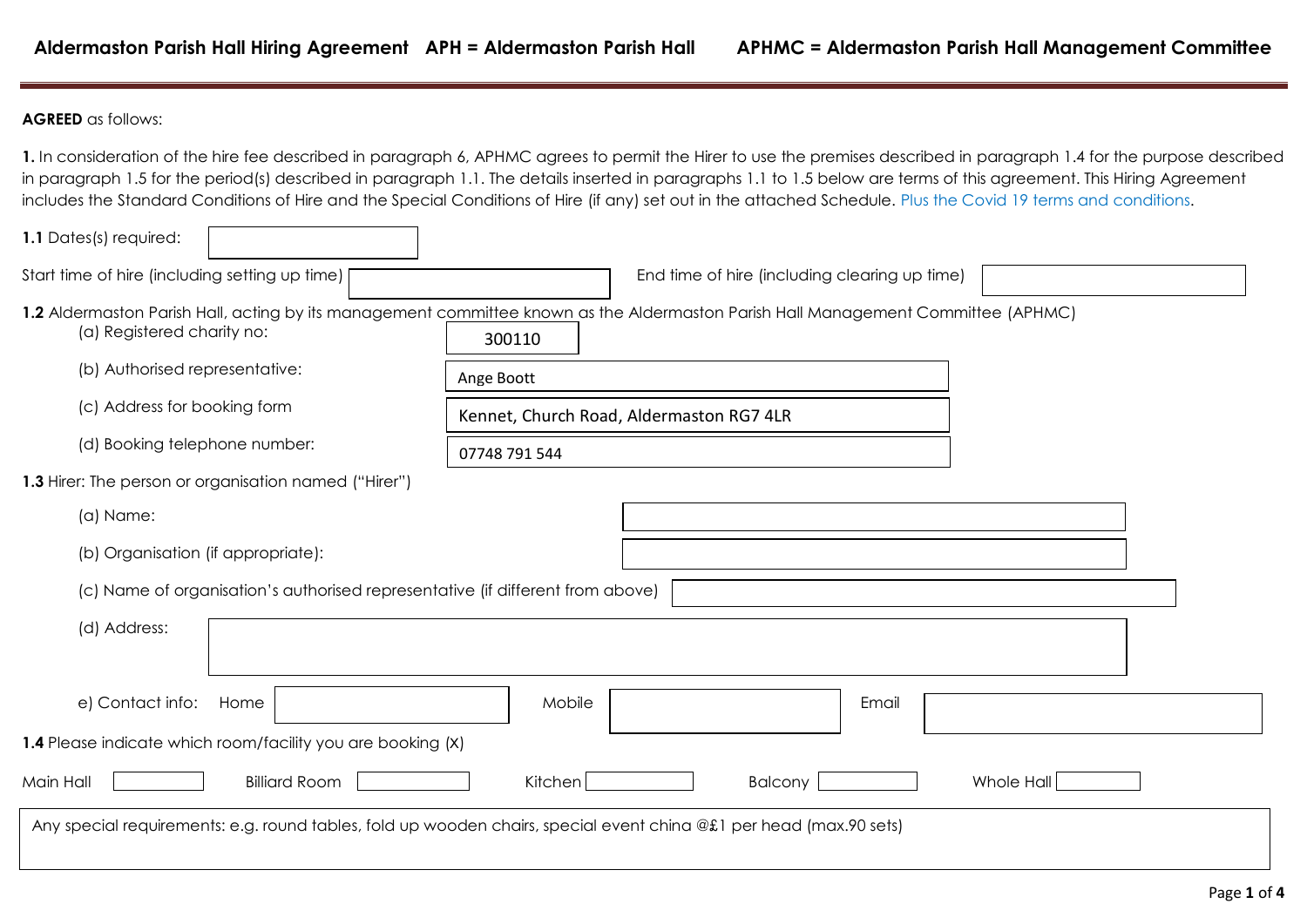| 1.5 Purpose/description of hiring, including age group of people attending |                                                                 |
|----------------------------------------------------------------------------|-----------------------------------------------------------------|
|                                                                            | Public / Private                                                |
| Type of event?                                                             |                                                                 |
|                                                                            | For commercial use?<br>Yes / No                                 |
|                                                                            | Yes / No<br>Is food (other than biscuits/cakes) to be provided? |

| <b>Activity</b>                                | The hall is<br>licenced<br>for | Times for which the activity is licenced | Please indicate (X) which activities<br>are to take place at your event. |
|------------------------------------------------|--------------------------------|------------------------------------------|--------------------------------------------------------------------------|
| a. the performance of plays (indoors)          | Yes                            | Monday to Sunday $09.00 - 23.00$         |                                                                          |
| b. The exhibition of films (indoors)           | Yes                            | Monday to Sunday $09.00 - 23.00$         |                                                                          |
| c. Indoor sporting events                      | Yes                            | Monday to Sunday $09.00 - 23.00$         |                                                                          |
| d. The performance of live music (indoors)     | Yes                            | Monday to Sunday $09.00 - 23.00$         |                                                                          |
| e. The performance of recorded music (indoors) | Yes                            | Monday to Sunday $09.00 - 23.00$         |                                                                          |
| f. The performance of dance (indoors)          | Yes                            | Monday to Sunday $09.00 - 23.00$         |                                                                          |
| h. Other similar entertainment (indoors)       | Yes                            | Monday to Sunday $09.00 - 23.00$         |                                                                          |
| i. Provision of music facilities (indoors)     | Yes                            | Monday to Sunday $09.00 - 23.00$         |                                                                          |
| j. The playing of recorded music (indoors)     | Yes                            | Monday to Sunday $09.00 - 23.00$         |                                                                          |
| k. Provision of dancing facilities (indoors)   | Yes                            | Monday to Sunday $09.00 - 23.00$         |                                                                          |
| I. Provision – Facilities (Other) (indoors)    | Yes                            | Monday to Sunday $09.00 - 23.00$         |                                                                          |
| m. Sale of alcohol<br>.                        | No.                            |                                          |                                                                          |

**2.1** Will alcohol be consumed at your event?

| <b>2.2</b> Have you indicated at 2(m) that alcohol will be available for re-sale at your event? |  |
|-------------------------------------------------------------------------------------------------|--|
|-------------------------------------------------------------------------------------------------|--|

| Yes / No |
|----------|
| Yes / No |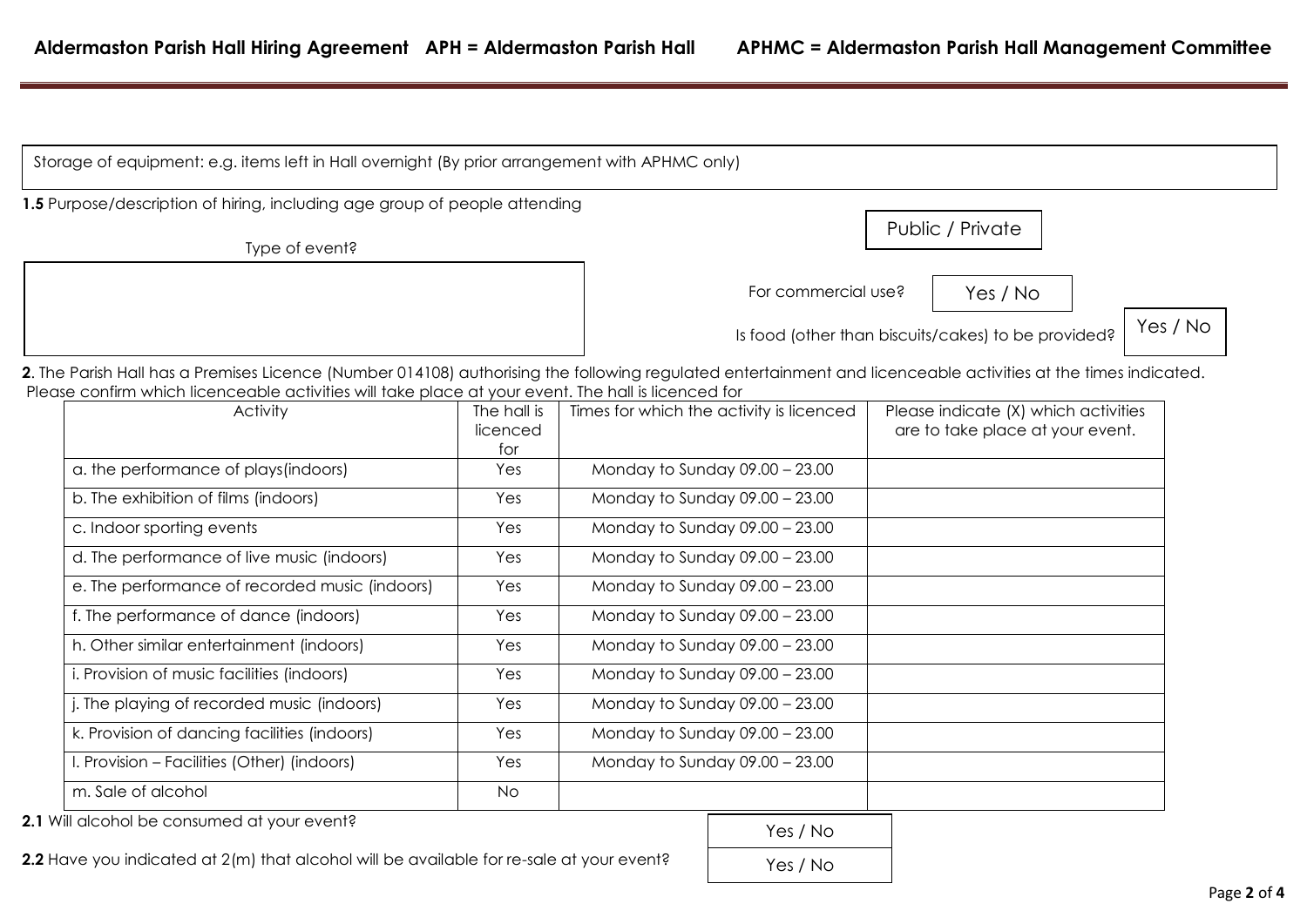If you have answered YES to question 2.2, after authorisation from APHMC, you will need to apply for a TEMPORARY EVENT NOTICE (TEN) from West Berkshire Council no less than 21 days prior to your event. The TENs notice MUST be displayed during your event. Failure to do so will result in cancellation of the hiring without compensation because there is a limit on the number of TENs which can be granted annually for the premises. Lack of co-operation could affect future fundraising by the APHMC and local voluntary organisations.

Please confirm date TEN of application [Calcular Content of APHMC will require a copy once received

**2.3**The hirer agrees not to exceed the maximum permitted number of people **100** (including organisers/performers) that the Hall is licenced for. Maximum number of people that each area of the Hall can accommodate

| Room                 | Standina | Seated in rows | Seated at tables |
|----------------------|----------|----------------|------------------|
| Main Hall            | 0C       | <sub>0</sub>   | Maximum 88       |
| <b>Billiard Room</b> | 50       | ◡◡             | vu               |
| <b>Balcony</b>       |          |                |                  |

*All bookings for events with more than 50 people will have to meet with an APHMC representative at the hall prior to the event to talk through facilities and seating options.*

Number of people attending your event

**2.4** Where a licenceable event is to be held for which the premises, or that part of the premises, are not licenced the hirer shall be responsible for obtaining such authorisation as maybe needed and APHMC will need to authorise such permission in advance.

2.5 The hall has a licence with the Performing Rights Society (PRS) for the public performance of musical compositions on behalf of sonawriters, composers and music publishers. The hall also has a Phonographic Performance License (PPL) for the public performance of recorded music on behalf of record companies and performers. **3.** The Hirer agrees with the APHMC to be present (by its authorised representative, if appropriate) during the hiring and to comply fully with this Hire Agreement. **4.** It is hereby agreed that the Standard Conditions of Hire together with any Special Conditions imposed under the Premises Licence (see paragraph 2) or that APHMC deem necessary shall form part of the terms of this Hiring Agreement unless specifically excluded by agreement in writing between APHMC and the Hirer.

**5.** None of the provisions of this Agreement are intended to or will operate to confer any benefit pursuant to the Contracts (Rights of Third Parties) Act 1999 on a person who is not named as a party to this Agreement.

| 6.Hire fee:<br>$\pm$                   |       |
|----------------------------------------|-------|
| Deposit:                               | £ 200 |
| Special deposit/ £<br>Extra hire items |       |
| <b>Total Payment:</b>                  |       |

As agreed with booking clerk. APHMC requires full payment of the hire fee and deposit with the signed booking form. All cheques will be banked before the hire date.

The Hirer shall pay a deposit of £200 at the time of signing. This deposit is non-returnable on cancellation by the Hirer.

Please be aware of our cancellation policy detailed in Standard Conditions of Hire (22)

The APHMC reserves the right to require a special deposit (due on the signing hereof)

Please be aware of our deposit and hire payment policy detailed in Standard Conditions of Hire (29)

**Total Payment:** Payment by cheque payable to Aldermaston Parish Hall. Payment can be made by direct bank transfer to Sort Code 20- 05-00 Account Number 70108197. *Please supply your bank details if you require your deposit refund by bank transfer.*